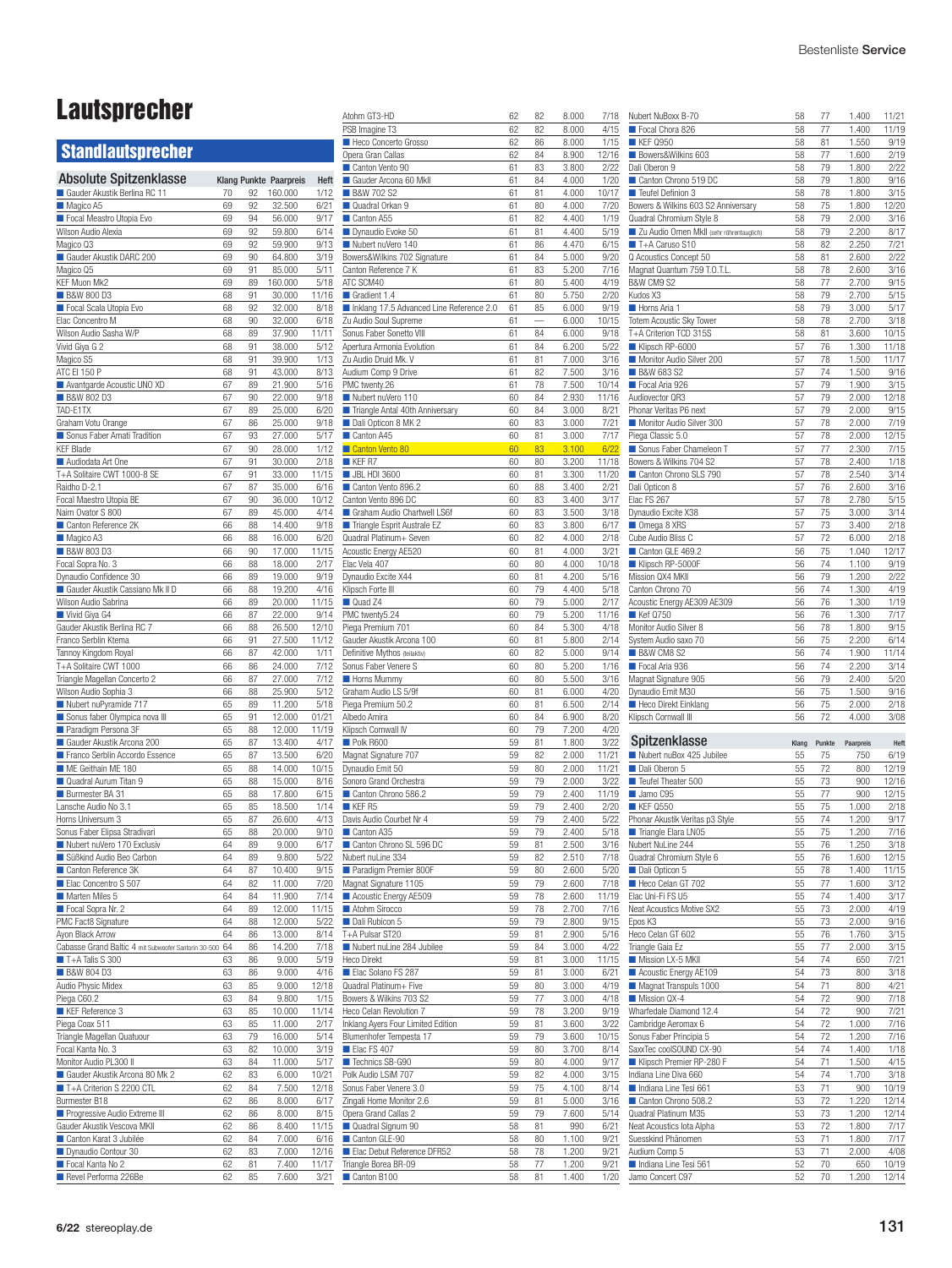| 51 | 70 | 1.040 | 5/14  |
|----|----|-------|-------|
| 50 | 70 | 840   | 12/14 |
| 49 | 71 | 600   | 3/20  |
| 49 | 66 | 760   | 1/16  |
| 48 | 69 | 490   | 01/21 |
| 48 | 68 | 500   | 1/19  |
| 47 | 65 | 900   | 10/14 |
|    |    |       |       |

### **Kompaktlautsprecher**

| <b>Absolute Spitzenklasse</b>           | Klang | Punkte | Paarpreis | Heft  |
|-----------------------------------------|-------|--------|-----------|-------|
| Gauder Akustik DARC 40 Diamant          | 64    | 87     | 24.000    | 11/21 |
| Magico A1                               | 63    | 88     | 11.500    | 11/21 |
| Yamaha NS-5000                          | 62    | 81     | 15.000    | 5/18  |
| Spendor Classic 100                     | 61    | 79     | 11.000    | 4/21  |
| Graham Audio LS5/5                      | 61    | 81     | 12.000    | 4/21  |
| Sonus Faber Guarneri Tradition          | 61    | 86     | 15.000    | 5/18  |
| <b>JBL L100 Classic</b>                 | 60    | 80     | 4.200     | 7/19  |
| Yamaha NS-3000                          | 60    | 83     | 8.200     | 10/20 |
| <b>KEF Reference 1 Meta</b>             | 60    | 83     | 9.000     | 6/22  |
| TAD Micro Evolution One                 | 60    | 81     | 13.000    | 8/17  |
| Wharfedale Elysian 2                    | 59    | 82     | 5.000     | 6/20  |
| Focal Kanta No. 1                       | 59    | 82     | 5.000     | 11/19 |
| Heco Bella Donna                        | 59    | 82     | 5.000     | 3/22  |
| <b>B&amp;W 805 D3</b>                   | 59    | 81     | 6.000     | 2/16  |
| Focal Sopra Nr. 1 (Preis inkl. Ständer) | 59    | 83     | 8.000     | 8/15  |
| Gauder Akustik Berlina RC3              | 59    | 82     | 9.000     | 6/15  |
| Audiodata Art Two                       | 59    | 83     | 10.860    | 11/19 |
| Wilson Audio Duette                     | 59    | 82     | 12.750    | 7/06  |
| <b>JBL L82 Classic</b>                  | 58    | 79     | 2.200     | 4/21  |
| Bowers & Wilkins 705 Signature          | 58    | 80     | 3.000     | 10/20 |
| Dynaudio Special Forty                  | 58    | 79     | 3.000     | 5/18  |
| Elac Adante AS-61                       | 58    | 77     | 3.000     | 4/18  |
| Triangle Signature Theta                | 58    | 80     | 3.200     | 3/16  |
| Wharfedale Elysian 1                    | 58    | 81     | 3.800     | 4/22  |
| Zingali Zero 6M                         | 58    | 80     | 4.000     | 4/22  |
| Harbeth Super HL5 plus                  | 58    | 80     | 4.200     | 4/15  |
| Cabasse Murano                          | 58    | 79     | 4.500     | 2/16  |
| <b>KEF Reference 1</b>                  | 58    | 81     | 7.000     | 8/15  |
| Nubert nuVero 60                        | 57    | 81     | 1.490     | 8/15  |
| Fyne Audio F500SP                       | 57    | 81     | 1.600     | 4/22  |
| ■ Elac BS 244.3                         | 57    | 79     | 1.600     | 2/16  |
| Monitor Audio Gold 100                  | 57    | 77     | 1.850     | 1/20  |
| Quadral Aurum Galan 9                   | 57    | 81     | 2.000     | 12/16 |
| Sonus Faber Sonetto II                  | 57    | 78     | 2.000     | 11/18 |
| Bowers & Wilkins 705 S2                 | 57    | 74     | 2.200     | 1/18  |
| Suesskind Argenta Nuovo                 | 57    | 77     | 2.400     | 4/15  |
| Canton Reference 9K                     | 57    | 80     | 2.600     | 11/15 |
| Bryston Mini T                          | 57    | 78     | 3.300     | 8/15  |
| Harbeth M30.1                           | 57    | 77     | 3.350     | 4/20  |
| Canton A 45 BS                          | 56    | 77     | 1.300     | 1/18  |
| <b>B&amp;W 706 S2</b>                   | 56    | 74     | 1.400     | 11/17 |
| Triangle Comète 40th Anniversary        | 56    | 79     | 1.500     | 6/21  |
| Jamo Concert C 103                      | 56    | 77     | 1.500     | 2/16  |
| KEF <sub>R3</sub>                       | 56    | 78     | 1.600     | 12/18 |
| Amphion Argon 3                         | 56    | 77     | 2.000     | 10/15 |
| Graham LS 5/9                           | 56    | 75     | 3.800     | 4/15  |
|                                         |       |        |           |       |

#### Spitzenklasse Klang Punkte Paarpreis Heft

| Wharfedale Anniversary Linton       | 55 | 75 | 1.000 | 4/20  |
|-------------------------------------|----|----|-------|-------|
| Triangle Esprit Comète Ez           | 55 | 76 | 1.200 | 10/18 |
| <b>Totem Skv</b>                    | 55 | 75 | 2.200 | 7/17  |
| Dynaudio Excite X18                 | 54 | 77 | 1.400 | 2/16  |
| Graham LS3/5                        | 54 | 73 | 2.250 | 3/16  |
| KEF LS 50 Meta                      | 53 | 74 | 1.200 | 01/21 |
| Canton Vento 836                    | 53 | 75 | 1.300 | 2/16  |
| <b>B&amp;W CM5 S2</b>               | 53 | 73 | 1.300 | 12/14 |
| Elac BS 263                         | 52 | 70 | 1.450 | 12/14 |
| System Audio Mantra 5               | 52 | 71 | 1.500 | 1/18  |
| Nubert nuJubilee 45                 | 51 | 72 | 900   | 4/20  |
| Magnat Signature 903                | 51 | 72 | 1.000 | 1/20  |
| Teufel Definion 3S                  | 50 | 68 | 1.000 | 11/15 |
| Technics SB-C700                    | 50 | 70 | 1.300 | 2/15  |
| T+A Pulsar R20                      | 50 | 70 | 1.400 | 10/17 |
| Canton B30                          | 49 | 69 | 650   | 10/20 |
| Bowers & Wilkins 606 S2 Anniversary | 49 | 67 | 750   | 12/20 |
| Dali Opticon 2                      | 49 | 71 | 900   | 11/15 |
| Piega Classic 3.0                   | 49 | 71 | 1.000 | 2/16  |
| Canton Ergo 620                     | 49 | 68 | 1.000 | 7/19  |
| Omnes Audio Monitor No. 5           | 49 | 67 | 1.000 | 10/16 |
| Nubert NuVero 30                    | 49 | 70 | 1.150 | 2/16  |
| SaxxTec clubSOUND CLX 3             | 49 | 68 | 1.200 | 1/18  |
| KEF LS 50                           | 49 | 70 | 1.200 | 8/12  |

| ATC SCM7                        | 49 | 68 | 1.400 | 10/16 |
|---------------------------------|----|----|-------|-------|
| Paradigm Atom SE                | 48 | 68 | 450   | 10/20 |
| Canton GLE30                    | 48 | 67 | 540   | 8/21  |
| Nubert nuBoxx B-40              | 48 | 69 | 560   | 12/21 |
| <b>B&amp;W 606</b>              | 48 | 65 | 700   | 10/18 |
| Triangle Borea BR02             | 47 | 66 | 310   | 1/21  |
| Quadral Signum 20               | 47 | 67 | 390   | 7/21  |
| Triangle Borea BR 03            | 47 | 67 | 450   | 12/19 |
| Canton GLE 20                   | 47 | 67 | 480   | 12/21 |
| FLAC Debut Reference DBR62      | 47 | 69 | 500   | 12/21 |
| Cabasse Antigua MC170           | 47 | 65 | 550   | 10/17 |
| <b>KEF 0350</b>                 | 47 | 66 | 560   | 9/17  |
| Wharfedale Denton 85            | 47 | 69 | 700   | 7/19  |
| Klipsch RP600M                  | 47 | 64 | 700   | 1/19  |
| Focal Aria 906                  | 47 | 67 | 750   | 4/15  |
| Yamaha NS-B750                  | 47 | 66 | 900   | 2/18  |
| Omnes Audio Monitor No. 4 Royal | 47 | 64 | 1.000 | 7/17  |
| Teufel Theater 500S             | 46 | 65 | 450   | 2/17  |
| <b>B&amp;W 607</b>              | 46 | 65 | 530   | 10/19 |
| Elac Uni-Fi BS5                 | 46 | 60 | 700   | 2/18  |
| Klipsch RP-160M                 | 46 | 65 | 760   | 10/15 |
| Monitor Audio Silver 1          | 46 | 65 | 780   | 2/15  |
| Canton Vento 820.2              | 46 | 67 | 800   | 2/15  |
| Triangle Titus EZ               | 46 | 67 | 900   | 2/15  |
| <b>B&amp;W 686 S2</b>           | 45 | 64 | 500   | 7/14  |
| Nubert nul ine 24               | 45 | 65 | 530   | 5/14  |
| IFI Audio Retro LS 3.5          | 45 | 66 | 950   | 5/15  |
| Acoustic Energy AE100           | 44 | 61 | 350   | 7/17  |
| Heco Aurora 200                 | 44 | 63 | 400   | 12/21 |
| Nubert nuBox 383                | 44 | 64 | 440   | 7/14  |
| Nubert nuJubilee 40             | 44 | 64 | 480   | 5/15  |
| Q Acoustic Concept              | 44 | 61 | 500   | 7/14  |
| Teufel Ultima 20                | 43 | 59 | 250   | 11/18 |
| Elac Debut B6                   | 43 | 58 | 400   | 2/17  |
| Cambridge Minx XL               | 42 | 59 | 300   | 5/15  |
|                                 |    |    |       |       |

# Kopfhörer

### Kopfhörer Hi-Fi, passiv Over-Ears

| <b>Absolute Spitzenklasse</b>  | Klang | Punkte | Preis  | Heft  |
|--------------------------------|-------|--------|--------|-------|
| Sennheiser HF 1                | 60    | 90     | 50.000 | 5/18  |
| Meze Empyrean Elite            | 59    | 85     | 4.000  | 12/21 |
| $T+A$ P-SE                     | 58    | 82     | 2.800  | 2/21  |
| Focal Stellia                  | 58    | 83     | 3.000  | 8/19  |
| Meze Empyrian                  | 58    | 83     | 3.000  | 8/19  |
| Focal Utopia                   | 58    | 85     | 4.000  | 11/16 |
| T+A Solitaire P                | 58    | 84     | 4.800  | 8/20  |
| Abyss AB-1266 Phi TC           | 58    | 81     | 5.450  | 8/20  |
| Klipsch Heritage Inspired HP-3 | 57    | 82     | 1.500  | 8/19  |
| Focal Clear                    | 57    | 84     | 1.500  | 2/18  |
| Sennheiser HD 800 S            | 57    | 84     | 1.600  | 5/16  |
| Sennheiser HD 820              | 57    | 81     | 2.400  | 8/18  |
| Hifiman HE1000 V2              | 57    | 83     | 3.500  | 6/17  |
| Focal Elear                    | 56    | 82     | 1.000  | 2/18  |

| Spitzenklasse                    | Klang | Punkte | Preis | Heft  |
|----------------------------------|-------|--------|-------|-------|
| Beyerdynamic T1 3rd Generation   | 55    | 82     | 1.000 | 01/21 |
| Audeze LCD-X                     | 55    | 82     | 1.700 | 4/14  |
| Ultrasone Edition 15             | 55    | 80     | 2.500 | 3/18  |
| Beyerdynamic T-1 2. Generation   | 54    | 77     | 1.200 | 2/16  |
| Oppo PM2                         | 54    | 76     | 1.000 | 8/15  |
| <b>AKG K872</b>                  | 54    | 78     | 1.900 | 4/17  |
| Sony MDR Z7                      | 53    | 80     | 600   | 12/14 |
| Ouad FRA-1                       | 53    | 74     | 700   | 8/20  |
| Audeze EL-8                      | 53    | 78     | 830   | 8/15  |
| Technics EAH-T700                | 53    | 79     | 1.200 | 3/16  |
| Sennheiser HD 660 S              | 52    | 76     | 500   | 3/18  |
| Hifiman HF400i                   | 52    | 77     | 500   | 1/15  |
| Beyerdynamic DT 1990 Pro         | 52    | 77     | 600   | 4/17  |
| Beyerdynamic Amiron home         | 52    | 74     | 600   | 2/17  |
| Grado RS2X                       | 52    | 70     | 600   | 5/22  |
| Audio-Technica W1000x            | 52    | 73     | 630   | 1/14  |
| Fostex TH-500 RP                 | 52    | 75     | 650   | 12/14 |
| Sennheiser HD 700                | 52    | 74     | 700   | 12/14 |
| Fostex TH610                     | 52    | 75     | 720   | 5/17  |
| <b>Hifiman Diva</b>              | 51    | 74     | 350   | 8/20  |
| Audio-Technica ATH-A900 XLTD     | 51    | 74     | 465   | 12/14 |
| <b>Ultrasone Signature Pulse</b> | 51    | 71     | 550   | 6/22  |
| Grado GS 1000e                   | 51    | 70     | 1.100 | 12/14 |
| Sennheiser HD 560S               | 50    | 72     | 200   | 01/21 |
| Grado SR 225X                    | 50    | 68     | 300   | 2/22  |

### **Kopfhörer Mobil In-Ears**

| <b>Absolute Spitzenklasse</b>                | Klang | Punkte | Preis | Heft  |
|----------------------------------------------|-------|--------|-------|-------|
| Ultrasone Saphire                            | 56    | 82     | 3.000 | 6/19  |
| Campfire Solaris 2020                        | 54    | 78     | 1.700 | 8/20  |
| Sennheiser IF 900                            | 53    | 78     | 1.300 | 7/21  |
| Cayin YD-01 (In-Ear)                         | 51    | 76     | 900   | 11/21 |
|                                              |       |        |       |       |
| Spitzenklasse                                | Klang | Punkte | Preis | Heft  |
| $\blacksquare$ Final B <sub>3</sub>          | 50    | 77     | 500   | 8/21  |
| Bang & Olufsen Beoplay EX (NC, wireless)     | 49    | 72     | 400   | 6/22  |
| Ultrasone IQ pro                             | 49    | 71     | 450   | 12/14 |
| $\blacksquare$ Fostex TF-05                  | 48    | 69     | 145   | 12/14 |
| Marshall Mode II                             | 47    | 67     | 180   | 8/21  |
| RHA T20i (EQ-Filter)                         | 47    | 72     | 240   | 2/16  |
| Sennheiser Momentum True Wireless 2 (In-Ear) | 47    | 71     | 300   | 8/19  |
| RHA CL1 Ceramic                              | 47    | 70     | 440   | 3/17  |
| Bowers & Wilkins PI5 (In-Ear)                | 46    | 69     | 250   | 11/21 |
| Grado GT220                                  | 46    | 66     | 280   | 7/21  |
| Teufel Airy True Wireless                    | 45    | 64     | 146   | 11/20 |
| Sennheiser Momentum In-Ear                   | 44    | 69     | 100   | 12/14 |

# Quellen

### CD-Player

| <b>Absolute Spitzenklasse</b>                 | Klang | Punkte | Preis  | Heft  |
|-----------------------------------------------|-------|--------|--------|-------|
| Naim CD 555 (mit Netzteil CD555 PS DR)        | 65    | 90     | 33.000 | 6/06  |
| Ayre CX 7e MP                                 | 64    | 89     | 3.800  | 6/09  |
| Sugden PDT 4 F                                | 64    | 84     | 4.300  | 3/12  |
| Naim CD5 XS (mit Netzteil Flatcap XS)         | 63    | 87     | 4.650  | 10/09 |
| $\blacksquare$ Pro-Ject CD + DAC Box RS       | 62    | 90     | 2.000  | 5/14  |
| Cyrus CDi + Cyrus PSX R2                      | 62    | 86     | 2.500  | 10/19 |
| B.M.C. BDCD 1                                 | 62    | 90     | 3.000  | 8/11  |
| Denon DCD-1600NE (SACD 62 Punkte)             | 61    | 85     | 1.100  | 8/17  |
| Meridian G 06.2                               | 61    | 86     | 2.350  | 8/09  |
| Naim CD 5 XS                                  | 61    | 85     | 3.400  | 10/09 |
| Audreal Muse Deluxe                           | 60    | 84     | 1.290  | 8/14  |
| Moon CD 1                                     | 60    | 86     | 1.700  | 3/11  |
| T.A.C. C 35 (Röhren)                          | 60    | 85     | 1.700  | 1/12  |
| Primare CD 32                                 | 60    | 88     | 2.450  | 3/11  |
| Trigon Recall II                              | 60    | 97     | 2.190  | 3/11  |
| Vincent CD200 (Röhren im Ausgang, KH-Ausgang) | 59    | 81     | 800    | 10/19 |
| Rotel RCD-1572                                | 59    | 75     | 1.000  | 11/17 |
| Cyrus CD 8 SE 2                               | 59    | 84     | 1.600  | 8/12  |
| $\blacksquare$ Moon CD .5                     | 59    | 85     | 1.400  | 11/10 |
| Rega Apollo                                   | 58    | 80     | 800    | 3/18  |
| <b>NAD C 568</b>                              | 58    | 75     | 800    | 11/17 |
| Musical Fidelity M2SCD                        | 58    | 72     | 800    | 6/19  |
| Pro-Ject CD Box S3 (Red Book)                 | 57    | 78     | 400    | 6/22  |
| Cambridge AXC35                               | 56    | 68     | 350    | 9/19  |
| <b>NAD C 546</b>                              | 56    | 79     | 560    | 8/12  |
| Denon DCD 100                                 | 56    | 79     | 600    | 3/20  |
| Spitzenklasse                                 | Klang | Punkte | Preis  | Heft  |
| Marantz CD 6004                               | 54    | 80     | 450    | 12/11 |

■ Marantz CD 5004 53 77 300 9/10 Harman/Kardon HD 980 52 75 300 3/10 Denon DCD-50 52 73 400 6/15

# Verstärker

#### Vollverstärker mit DAC/Streaming

| <b>Absolute Spitzenklasse</b>             | Klang <sup>1)</sup> | Punkte | Preis  | Heft  |
|-------------------------------------------|---------------------|--------|--------|-------|
| Dan D'Agostino Progression Integr. Stream | 62 64 63            | 90     | 26,000 | 6/20  |
| Devialet Expert 1000 Pro (HiRes drahtlos) | 61 63 63            | 89     | 27,900 | 8/17  |
| McIntosh MA9000                           | $62 - 62$           | 89     | 13.000 | 1/19  |
| Technics SU-R1000                         | $62$ - $61$         | 90     | 7.500  | 5/21  |
| Mark Levinson Nº 585                      | $62$ - $61$         | 89     | 14.000 | 9/16  |
| Devialet 400 (HiRes drahtlos)             | 61 61 61            | 90     | 12.900 | 12/14 |
| McIntosh MA8900 DA2                       | $61 - 62$           | 88     | 10.000 | 7/20  |
| AVM Ovation A 8.3 (Röhrenvorstufe)        | $61 - 62$           | 87     | 12.800 | 12/21 |
| McIntosh MA8900                           | $61 - 61$           | 87     | 8.950  | 2/18  |
| Rotel MICHI X5                            | $60 - 61$           | 88     | 7.000  | 7/21  |
| AVM CS 3.3 (CD-Spieler, Streamer, DAC)    | 60 61               | 89     | 7.500  | 6/22  |
| Krell K-300i Digital                      | 60 61 61            | 87     | 9.000  | 10/19 |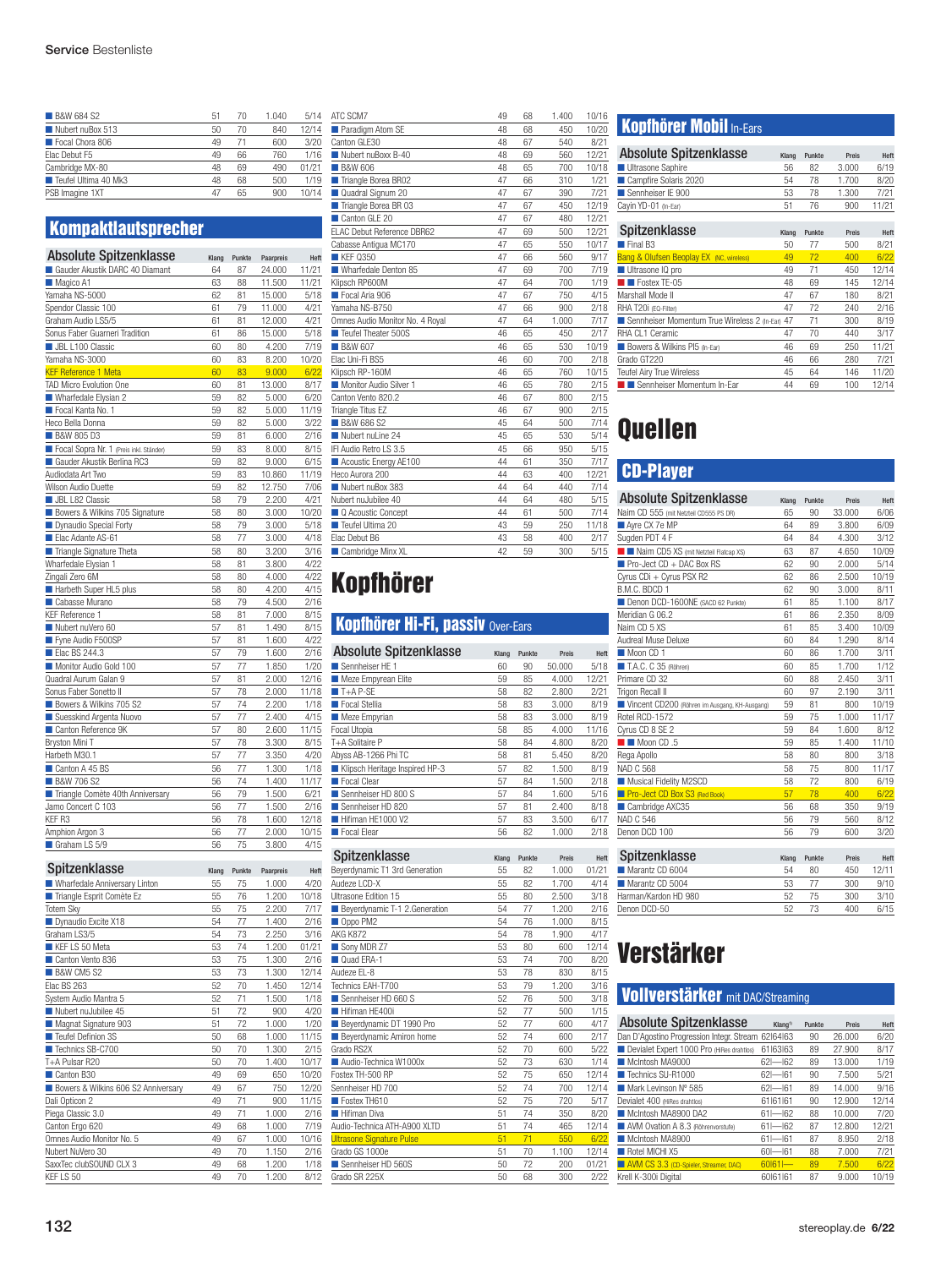| AVM Ovation CS 8.2                        | 61 61 60    | 87 | 10.000 | 2/17  |
|-------------------------------------------|-------------|----|--------|-------|
| Hegel H590                                | 60 61 61    | 83 | 10.000 | 12/18 |
| Musical Fidelity M8Xi                     | $59 - 60$   | 88 | 6.000  | 7/21  |
| Mark Levinson 5802 nur Digital-In         | $-1$ $-160$ | 92 | 8.000  | 10/19 |
| Musical Fidelity M8 Encore (Musik-Server) | 59 59 59    | 83 | 8.000  | 12/19 |
| $T+A$ R 1000 F                            | 58 61 59    | 83 | 5.000  | 8/16  |
| Devialet 110 (HiRes drahtlos)             | 58 60 59    | 84 | 5.000  | 3/14  |
| Krell Digital Vanguard                    | 59 59 58    | 82 | 7.800  | 9/16  |
| Lyngdorf TDAI-3400                        | 57 59 59    | 84 | 5.800  | 7/19  |
| AcousticPlan Mantra                       | $59 -$      | 82 | 6.900  | 12/18 |
| McIntosh MTI-100 (DAC und Plattenspieler) | $58 - 57$   | 83 | 8.500  | 12/19 |
| Naim Uniti Nova                           | 56 57 58    | 83 | 5.000  | 10/18 |
| Gold Note IS-1000                         | 56 54 54    | 78 | 4.200  | 7/18  |
|                                           |             |    |        |       |

| Spitzenklasse                                      | Klang <sup>1)</sup> | Punkte | Preis | Heft  | Rotel A-14                              | $48 - 4$    |
|----------------------------------------------------|---------------------|--------|-------|-------|-----------------------------------------|-------------|
| Naim Uniti Star                                    | 55 56 56            | 81     | 4.000 | 1/18  | Musical Fidelity M3si                   | $48 - 4$    |
| Primare I35 Prisma                                 | 55 56 56            | 81     | 4.500 | 8/18  | Pioneer A-70 DA                         | $48 - 4$    |
| AVM Evolution CS 5.2 (Phono MM, CD-Lw.)            | 55 55 53            | 81     | 5.300 | 5/15  | Denon PMA 150                           | 47 49 4     |
| Entotem Plato Class A (Server, 2 TB)               | 54 55 156           | 74     | 6.000 | 2/17  | Marantz NR1200                          | 47   48   4 |
| AVM Inspiration CS 2.2 4T                          | 54 55 155           | 79     | 5.000 | 10/18 | Advance Paris Connect 60 (CD-Player)    | 47   48   4 |
| Copland CSA 100                                    | $54 - 54$           | 79     | 4.000 | 8/20  | Denon DRA 100                           | 47   48   4 |
| Cambridge Evo 150 (Streamer)                       | 53 54 54            | 78     | 2.500 | 7/21  | Technics SA-C600                        | 47   48   4 |
| T+A Caruso R (CD-Player & Streamer)                | 53 54 54            | 81     | 2.700 | 7/21  | Cambridge Audio CXA-61                  | $47$ - $14$ |
| Musical Fidelity Encore 225 (Server, 2 TB) 531541- |                     | 80     | 5.300 | 10/16 | Marantz HD AMP 1                        | $47 - 4$    |
| Classé Sigma 2200i                                 | 55 54 53            | 77     | 5.000 | 1/17  | Magnat MR 780                           | $47 - 4$    |
| AVM Inspiration CS2.2 (Exklusiv-Version)           | 53 54 54            | 79     | 4.000 | 7/17  | Cambridge CXA80                         | $47 - 4$    |
| NAD M32                                            | $53 - 54$           | 78     | 4.500 | 7/17  | <b>Bluesound Powernode</b>              | 46 48 -     |
| Musical Fidelity M6si (Phono, USB)                 | $53 - 53$           | 77     | 2.700 | 9/14  | Yamaha R-N803D (Einmessautomatik)       | 46 47 4     |
| Copland CSA70                                      | $53 - 53$           | 78     | 3.000 | 4/22  | Onkyo TX-8390                           | 46 47 4     |
| Atoll SDA200                                       | 53 53 53            | 77     | 3.000 | 1/20  | Yamaha A-S 801                          | $46 - 4$    |
| Quad Artera Solus Play                             | 52 53 54            | 78     | 1.950 | 12/20 | Wadia 151 PowerDAC                      | $-1-14$     |
| Micromega M-One                                    | 52 53 54            | 77     | 3.900 | 3/17  | Pro-Ject MaiA DS2                       | $46 - 4$    |
| $\blacksquare$ NAD C368 + BluOs + DSD              | 52 53 53            | 78     | 2.000 | 10/17 | Vincent SV-200                          | $46 - 4$    |
| Musical Fidelity M5si (Phono, USB)                 | $52 - 53$           | 78     | 2.000 | 6/16  | Quad Venall                             | $46 - 4$    |
| Technics SU G-700                                  | $52 - 53$           | 76     | 2.000 | 12/18 | Advance Playstream A7                   | 46 46 4     |
| Naim Uniti Atom                                    | 52 53 53            | 77     | 2.200 | 10/17 | Advance X-i125                          | $46$ -      |
| Naim Uniti Atom HDMI                               | 52 53 53            | 77     | 2.800 | 3/20  | Denon DRA 800H (Netzwerk, HDMI)         | 46 47 4     |
| Technics SU-G 30                                   | 52 53 53            | 76     | 3.000 | 5/16  | NAD D-7050                              | $-464$      |
| Pathos Classic Remix                               | $52 - 53$           | 75     | 3.900 | 4/15  | Onkyo TX-8270                           | 45 46 14    |
| Vincent SV-237 Mk (D/A-Wandler)                    | $52 - 52$           | 75     | 2.000 | 12/17 | Sonos Amp                               | 45   46   4 |
| Heed Obelisk Si s3                                 | $52 - 51$           | 75     | 2.200 | 1/19  | Electrocompaniet Rena SA-1              | $-464$      |
| NAD M10                                            | 51 53 53            | 78     | 3.000 | 7/19  | SVS Prime Wireless Soundbase            | 45   45   4 |
| Auralic Polaris                                    | 51 53 53            | 76     | 3.300 | 1/18  | Harman Kardon Citation Amp              | $45 - 1$    |
| T+A Cala CDR (CD, Streaming, DAB/FM)               | 51 53 53            | 75     | 3.500 | 10/17 | Nubert nuConnect ampXi (Phono, USB, )   | $45 - 4$    |
| Cyrus Lyric 09 (CD-Laufwerk)                       | 51 53 53            | 78     | 3.750 | 5/15  | Arcam Solo Uno                          | 44   46   - |
| Hegel H90                                          | 51 52 52            | 69     | 1.700 | 1/18  | Technics SU-C700                        | $44 - 4$    |
| Primare I22                                        | $51 - 52$           | 78     | 1.750 | 3/14  | Marantz PM7005                          | $44 - 4$    |
| Denon PMA-1600N                                    | $51 - 51$           | 76     | 1.600 | 4/21  | Pioneer SX-S30DAB                       | 44 44 -     |
| Waversa WSlim Lite                                 | $-151152$           | 73     | 1.750 | 7/20  | NAD C 328 (Phono MM, BT, Sub out)       | $44 - 1$    |
| <b>NAD C 388</b>                                   | $51 52$ -           | 77     | 1.750 | 1/17  | NAD 356BEE Digital 2                    | $44 - 4$    |
| Parasound NewClassic 200 (Phono MM/MC)             | $51 51  -$          | 74     | 1.650 | 1/12  | Cocktail Audio X-35 (Server, Streamer)  | 43   48   4 |
| Lyngdorf TDAI-1120                                 | 51 51 52            | 73     | 1.950 | 12/20 | Yamaha WXA-50 (Netzwerk)                | 43 44 4     |
| Rotel RA-1572                                      | 50 52 52            | 75     | 1.700 | 11/17 | <b>Bluesound Powernode 2 (Netzwerk)</b> | 42   46   4 |
| Exposure XM5                                       | $50 - 51$           | 74     | 1.500 | 1/19  | Onkyo TX-L20D                           | 42 45 4     |
| Hegel 80                                           | $50 - 51$           | 75     | 1.750 | 5/14  | Elac EA101EQ-G (App, Raumkorrektur)     | $43 - 4$    |

| Magnat RV 4 (D/A-Wandler)                | $50 - 51$                    | 74 | 3.000 | 12/17          |
|------------------------------------------|------------------------------|----|-------|----------------|
| T+A Music Receiver (CD-Laufwerk)         | 50 50 -                      | 75 | 2.690 | 2/12           |
| Atoll SDA 100                            | 50 49 50                     | 74 | 2.300 | 5/15           |
| Advance X-i1000                          | $50 - 50$                    | 77 | 3.200 | 6/15           |
| Rose RS201E (Streamer und Musikserver)   | 49 51 52                     | 74 | 1.800 | 3/21           |
| NuPrime IDA-16                           | $49 - 51$                    | 75 | 2.500 | 2/15           |
| NuPrime Omnia A300 (Streamer)            | 49 50 50                     | 75 | 1.500 | 7/21           |
| Cambridge Audio CXA81                    | $49 - 49$                    | 71 | 1.200 | 6/21           |
| $\blacksquare$ T+A Cala D (BT)           | 49 49 -                      | 73 | 1.800 | 5/15           |
| Leak Stereo 130                          | $49 - 49$                    | 70 | 876   | 11/20          |
| NuPrime IDA-8 (mit Netzwerkmodul WR-100) | 48 48 149                    | 71 | 1.140 | 1/18           |
| Cyrus One HD                             | $48 - 49$                    | 71 | 1.300 | 1/19           |
| Cyrus One Cast                           | $48 - 49$                    | 70 | 1.600 | 1/20           |
| Arcam SA20 (nur optisch/Koax)            | $48 - -$                     | 70 | 1.250 | 10/19          |
| Rotel A-14                               | $48 - 48$                    | 73 | 1.280 | 11/16          |
| Musical Fidelity M3si                    | $48 -$<br>$-147$             | 69 | 1.500 | 9/15           |
| Pioneer A-70 DA                          | $48 - 48$                    | 71 | 1.600 | 2/16           |
| Denon PMA 150                            | 47   49   49                 | 72 | 1.200 | 3/20           |
| Marantz NR1200                           | 47   48   48                 | 71 | 700   | 5/20           |
| Advance Paris Connect 60 (CD-Player)     | 47   48   48                 | 69 | 790   | 7/21           |
| Denon DRA 100                            | 47   48   48                 | 71 | 1.000 | 2/16           |
| Technics SA-C600                         | 47   48   48                 | 69 | 1.000 | 4/22           |
| Cambridge Audio CXA-61                   | $47 - 48$                    | 71 | 900   | 12/19          |
| Marantz HD AMP 1                         | $47 -$<br>$-148$             | 72 | 1.100 | 4/16           |
| Magnat MR 780                            | $47 - 47$                    | 69 | 1.000 | 10/18          |
| Cambridge CXA80                          | $47 - 46$                    | 70 | 1.150 | 9/15           |
| <b>Bluesound Powernode</b>               | 46 48 -                      | 70 | 1.000 | 4/22           |
| Yamaha R-N803D (Einmessautomatik)        | 46 47 147                    | 71 | 800   | 10/17          |
| Onkyo TX-8390                            | 46 47 47                     | 70 | 900   | 5/20           |
| Yamaha A-S 801                           | $46 - 47$                    | 70 | 900   | 4/17           |
| Wadia 151 PowerDAC                       | $\left  - \right $<br>$-147$ | 69 | 1.125 | 3/14           |
| Pro-Ject MaiA DS2                        | $46 - 47$                    | 70 | 950   | 5/19           |
| Vincent SV-200                           | $46 - 46$                    | 66 | 800   | 1/19           |
| Quad Venall                              | $46 - 46$                    | 69 | 900   | 5/19           |
| Advance Playstream A7                    | 46 46 46                     | 67 | 1.300 | 5/20           |
| Advance X-i125                           | $46 - -$                     | 69 | 1.300 | 5/16           |
| Denon DRA 800H (Netzwerk, HDMI)          | 46 47 47                     | 69 | 650   | 10/19          |
| NAD D-7050                               | $-4647$                      | 70 | 900   | 8/14           |
| ■ Onkyo TX-8270                          | 45 46 146                    | 69 | 680   | 10/17          |
| Sonos Amp                                | 45 46 46                     | 69 | 700   | 8/21           |
| Electrocompaniet Rena SA-1               | $-4645$                      | 67 | 800   | 7/17           |
| SVS Prime Wireless Soundbase             | 45   45   45                 | 66 | 600   | 5/19           |
|                                          | 4                            |    |       |                |
| Harman Kardon Citation Amp               | $45 -$<br>$45 - 45$          | 67 | 600   | 3/21           |
| Nubert nuConnect ampXi (Phono, USB, )    |                              | 68 | 690   | 1/20           |
| Arcam Solo Uno                           | 44 46 -                      | 68 | 700   | 10/20          |
| Technics SU-C700                         | $44 - 46$                    | 70 | 1.300 | 2/15           |
| Marantz PM7005                           | $44 - 46$                    | 69 | 900   | 1/15           |
| Pioneer SX-S30DAB                        | 44   44   -                  | 64 | 550   | 2/18           |
| NAD C 328 (Phono MM, BT, Sub out)        | $44$ --                      | 63 | 600   | 4/18           |
| NAD 356BEE Digital 2                     | $44 - 45$                    | 65 | 950   | 1/15           |
| Cocktail Audio X-35 (Server, Streamer)   | 43 48 148                    | 75 | 1.700 | 11/17          |
| Yamaha WXA-50 (Netzwerk)                 | 43 44 45                     | 64 | 550   | 11/16          |
| Bluesound Powernode 2 (Netzwerk)         | 42 46 46                     | 69 | 900   | 11/16          |
| Onkyo TX-L20D                            | 42   45   42                 | 62 | 530   | 12/16          |
| Elac EA101EQ-G (App, Raumkorrektur)      | $43 - 44$                    | 67 | 700   | $\frac{2}{17}$ |

| Magnat MA 600                         | $43 - 44$           | 66     | 600   | 7/15  |
|---------------------------------------|---------------------|--------|-------|-------|
| Yamaha A-S701                         | $43 - 44$           | 66     | 650   | 1/15  |
| Sony HAP-S1                           | 42 43               | 65     | 900   | 3/15  |
| Onkyo A-9050                          | $43 - 44$           | 64     | 550   | 7/15  |
| Cabasse Stream Amp 100                | $43 - 44$           | 65     | 600   | 5/16  |
| Cambridge One (CD-Laufwerk)           | $42 - 43$           | 63     | 600   | 5/15  |
|                                       |                     |        |       |       |
| <b>Obere Mittelklasse</b>             | Klang <sup>1)</sup> | Punkte | Preis | Heft  |
| Marantz Melody X (M-CR612)            | 40 41 41            | 61     | 700   | 1/20  |
| NAD D 3020                            | $40 - 40$           | 64     | 500   | 11/13 |
| Cocktail Audio X12 (1TB-Festplatte)   | 40 40 40            | 59     | 650   | 8/16  |
| Cocktail Audio X-14 (Streamer+Server) | 40 40 40            | 57     | 700   | 5/19  |
| Denon CEOL N4 (Sub-Out)               | 39 40 40            | 61     | 400   | 3/15  |
| Pro-Ject MaiA                         | $39 - 40$           | 59     | 500   | 7/15  |
| Bluesound Powernode (HiRes drahtlos)  | $-$ 3939            | 61     | 700   | 4/15  |
| Heos Amp (drahtlos)                   | 37 38 38            | 60     | 500   | 4/15  |
| Denon PMA-50                          | $36 - 37$           | 55     | 600   | 6/15  |
| Sonos Connect: Amp (drahtlos)         | 34 35 -             | 56     | 500   | 4/15  |
| $1 - 10$<br>                          | .                   |        |       |       |

*1)mehrfache Klangwertung: analog | Streaming |USB*

#### Röhren-Vollverstärker

| <b>Absolute Spitzenklasse</b>                   | Klang | Punkte | Preis  | Heft  |
|-------------------------------------------------|-------|--------|--------|-------|
| Octave V 80 SF                                  | 61    | 90     | 9.250  | 10/15 |
| Westend Audio Leo                               | 61    | 88     | 10.000 | 11/18 |
| Audio Research GSi 75 (D/A-Wandler)             | 61    | 86     | 19.900 | 12/15 |
| Line Magnetic LM-805IA                          | 60    | 81     | 5.000  | 3/21  |
| Octave V 110 SF                                 | 60    | 83     | 7.000  | 2/18  |
| Octave V70 Class A                              | 60    | 82     | 7.000  | 2/20  |
| Lyric Ti140 MK2                                 | 60    | 85     | 7.400  | 3/21  |
| Octave V16 (als Kopfhörer-Verstärker 63 Punkte) | 60    | 85     | 8.500  | 5/17  |
| Ayon Spitfire                                   | 60    | 78     | 8.750  | 3/16  |
| Audiomat Solfege Ref. 20                        | 60    | 82     | 8.000  | 2/15  |
| MFF TA 845 V SF                                 | 60    | 82     | 9.000  | 12/19 |
| Fezz Audio Lybra 300 B                          | 59    | 81     | 3.850  | 10/20 |
| Ayon Spark III                                  | 59    | 76     | 5.000  | 12/14 |
| Leben CS600 (nur an wirkungsgradstarken Boxen)  | 59    | 85     | 5.200  | 11/14 |
| Cayin CS-845A                                   | 59    | 79     | 6.000  | 11/18 |
| Cavin CS-805A                                   | 59    | 80     | 6.400  | 3/22  |
| Jadis Orchestra                                 | 58    | 77     | 3.400  | 3/16  |
| Lyric Ti 100                                    | 58    | 78     | 4.600  | 3/16  |
| Cavin CS-150A                                   | 58    | 81     | 5.400  | 6/20  |
| Cayin CS-100A                                   | 58    | 80     | 4.300  | 7/15  |
| Uniso Research Simply Italy TAD-Edition         | 57    | 78     | 2.300  | 3/22  |
| Leben CS-300F                                   | 57    | 73     | 2.800  | 2/14  |
| Unison Triode 25                                | 57    | 77     | 2.900  | 2/14  |
| Line Magnetic IM-88Ai                           | 57    | 80     | 3.300  | 6/22  |
| Luxman SQ-N150                                  | 57    | 79     | 3.500  | 7/19  |
| Copland CTA405                                  | 57    | 80     | 3.550  | 2/15  |
| Cavin MT-50                                     | 56    | 78     | 1.800  | 6/19  |
| Cavin MA-80 Selection Plus                      | 56    | 76     | 1.900  | 8/21  |
| Tektron TKEL34PSES                              | 56    | 78     | 2.500  | 3/16  |
| Fezz Audio Mira Ceti Modell 2021                | 56    | 76     | 2.650  | 8/21  |
| Unison Simply Italy                             | 56    | 76     | 1.950  | 4/12  |

# **MUSICAL FIDELITY** KEINE KOMPROMISSE.



High End-Vollverstärker M6si Reichmann-AudioSysteme.de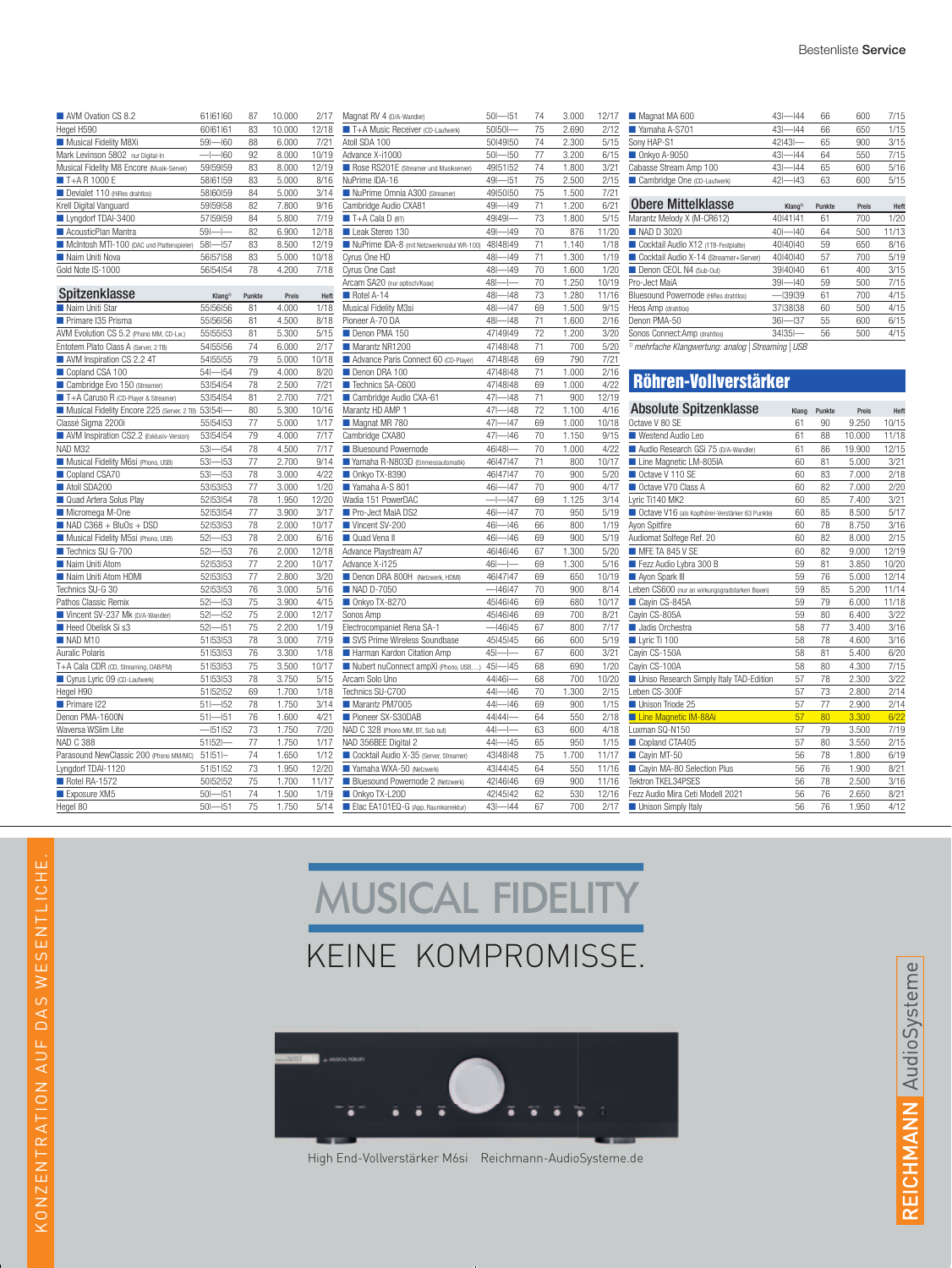| Spitzenklasse                             | Klang | Punkte | Preis | Heft  |
|-------------------------------------------|-------|--------|-------|-------|
| Line Magnetic LM34 IA                     | 55    | 76     | 1.800 | 9/20  |
| Avon Orion                                | 55    | 80     | 2.000 | 12/09 |
| Magnat RV 2 (Phono MM+ und MC+)           | 55    | 79     | 2.500 | 5/11  |
| Luxman SQ 38u (Phono MM++ und MC++)       | 54    | 73     | 4.800 | 3/10  |
| AMC CVT-3100 Mk2                          | 53    | 82     | 1.850 | 12/13 |
| Lua 4545 L                                | 53    | 76     | 2.200 | 2/09  |
| Opera Consonance Cyber 10                 | 52    | 71     | 1.800 | 1/16  |
| Lyric Ti 60                               | 48    | 70     | 1.200 | 3/09  |
| Audreal MT 3                              | 46    | 67     | 840   | 6/12  |
| Cavin MT-12 N                             | 43    | 61     | 800   | 4/13  |
| Audreal MT 1                              | 43    | 61     | 640   | 4/12  |
|                                           |       |        |       |       |
| <b>Obere Mittelklasse</b>                 | Klang | Punkte | Preis | Heft  |
| DVnavox VR 20 (ohne Phono, nur 1 Eingang) | 39    | 52     | 400   | 6/10  |

# Phono

# **Plattenspieler**

| <b>Absolute Spitzenklasse</b>                                                         | Klang    | Punkte   | Preis           | Heft          |
|---------------------------------------------------------------------------------------|----------|----------|-----------------|---------------|
| Burmester 217                                                                         | 62       | 90       | 19.900          | 9/21          |
| Transrotor Massimo/SME5009 & Merlo Ref.                                               | 60       | 85       | 12.960          | 5/18          |
| Clearaudio Ovation/Tracer & Talisman V2Gold                                           | 58       | 82<br>82 | 8.900           | 6/18<br>6/18  |
| Thales TTT-Slim II/Easy & EMT HSD 006                                                 | 58       |          | 10.000          |               |
| EAT Forte/E-Go & Yosegi<br>Perpetuum Ebner PE7070 + EMT HSD 006                       | 58<br>57 | 85<br>82 | 15.900<br>9.000 | 5/13          |
| <b>Acoustic Solid Solid Edition (Paketpreis)</b>                                      | 57       | 84       | 9.950           | 1/22<br>6/22  |
|                                                                                       |          |          |                 |               |
| Mark Levinson No. 515<br>Music Hall mmf-11.3 + Ortofon Cadenza Black                  | 57<br>56 | 81<br>79 | 14.000          | 4/19<br>3/21  |
|                                                                                       |          |          | 5.900           |               |
| Acoustic Signature Maximus NEO + TA500<br>Mark Levinson No. 5105 + MC Quintet Black S | 56       | 82<br>79 | 6.250           | 4/22          |
| Transrotor Classic.3/SME V9 & Merlo Reference                                         | 56<br>56 | 81       | 7.500<br>14.200 | 11/20<br>5/13 |
|                                                                                       |          |          |                 |               |
| Spitzenklasse                                                                         | Klang    | Punkte   | Preis           | Heft          |
| Technics SL1210 GAE + Nagaoka JT-1210                                                 | 55       | 79       | 4.500           | 7/20          |
| Perpetuum Ebner 4040 MK 2 Gold Edition                                                | 55       | 82       | 4.545           | 11/20         |
| Zavfino Copperhead X                                                                  | 55       | 79       | 6.100           | 4/22          |
| Rega RP 10/Apheta 2                                                                   | 55       | 78       | 6.300           | 4/16          |
| Soulines Kubrick DCX + Talk 6 + v.d.H. MC10                                           | 55       | 77       | 6.300           | 6/21          |
| Clearaudio Innovation Basic/TT5 & Essence                                             | 55       | 79       | 6.890           | 4/16          |
| Transrotor Crescendo/TR 5012 & Merlo Ref.                                             | 55       | 83       | 8.260           | 8/12          |
| Transrotor Jupiter/SME 5012 & Figaro                                                  | 55       | 80       | 9.925           | 9/15          |
| Acoustic Solid 311 Metall + Shelter 301II                                             | 54       | 79       | 2.900           | 9/21          |
| Linn Majik LP12                                                                       | 54       | 76       | 3.450           | 4/19          |
| T+A G 2000 R                                                                          | 54       | 80       | 5.500           | 6/15          |
| Audio Deva atmo sfera                                                                 | 54       | 73       | 4.000           | 11/17         |
| Clearaudio Concept Wood & Essence                                                     | 53       | 78       | 2.000           | 12/15         |
| EAT C-Major                                                                           | 53       | 77       | 2.350           | 11/16         |
| Music Hall mmf-9.3 + Goldring Eroica MC                                               | 53       | 75       | 2.400           | 12/18         |
| AVM Rotation R30.3                                                                    | 53       | 76       | 2.500           | 1/22          |
| Elac Miracord 90                                                                      | 53       | 76       | 2.500           | 3/17          |
| Pro-Ject Xtension 9 Evo & Ortofon Q. Black                                            | 53       | 77       | 2.650           | 8/18          |
| VPI Scout 1.1                                                                         | 53       | 77       | 2.750           | 1/15          |
| Acoustic Solid Vintage                                                                | 53       | 76       | 2.950           | 9/17          |
| Acoustic Solid 113 Bubinga                                                            | 53       | 78       | 3.000           | 1/15          |
| Pro-Ject 175 Vienna Philharmonic                                                      | 53       | 75       | 7.000           | 5/18          |
| Thorens TD403DD                                                                       | 52       | 76       | 1.400           | 4/22          |
| Music hall mmf $7.3 +$ Goldring Eroica                                                | 52       | 75       | 1.900           | 9/21          |
| Music Hall mmf 9.1 & Goldring Eroica LX                                               | 52       | 75       | 2.000           | 10/14         |
| Acoustic Solid Solid 111 Metall                                                       | 52       | 77       | 2.170           | 4/19          |
| Transrotor Jupiter                                                                    | 52       | 75       | 2.500           | 9/15          |
| Perpetuum Ebner 1010 Mk2                                                              | 52       | 73       | 2.650           | 4/19          |
| Clearaudio Performance DC & Virtuoso V2                                               | 52       | 78       | 2.850           | 4/13          |
| Perpetuum Ebner 1000 & Ortofon 2M Red                                                 | 51       | 74       | 1.500           | 6/17          |
| Teac TN-5BB & Ortofon 2M Red                                                          | 51       | 75       | 1.600           | 5/21          |
| Clearaudio Concept Active + Concept MM                                                | 51       | 76       | 2.020           | 4/19          |
| Mobile Fidelity Studio Deck Plus                                                      | 50       | 71       | 1.300           | 9/17          |
| Pro-Ject RPM 5 Carbon                                                                 | 50       | 72       | 1.345           | 2/19          |
| EAT B-Sharp                                                                           | 50       | 72       | 1.400           | 5/17          |
| Acoustic Solid 110 Metall + Ortofon 2M Red                                            | 50       | 71       | 1.450           | 2/20          |
| Perpetuum Ebner PE 800                                                                | 49       | 72       | 1.000           | 8/18          |
| AVID Ingenium Plug & Play                                                             | 49       | 70       | 1.400           | 5/19          |
| Magnat MT-990                                                                         | 48       | 71       | 1.000           | 4/19          |
| Elac Miracord 70                                                                      | 48       | 68       | 1.200           | 5/18          |
| Dual C526                                                                             | 47       | 69       | 1.000           | 10/18         |
| Rekkord F400                                                                          | 46       | 67       | 700             | 5/22          |
| Music Hall mmf-3.3                                                                    | 46       | 66       | 700             | 2/19          |
| Reloop Turn5                                                                          | 46       | 71       | 800             | 1/19          |
| Pro-Ject X1                                                                           | 46       | 68       | 800             | 2/20          |
| EAT Prelude                                                                           | 46       | 71       | 1.100           | 2/21          |
|                                                                                       |          |          |                 |               |

| Thorens TD 203                            | 45 | 67 | 700 | 4/15 |
|-------------------------------------------|----|----|-----|------|
| Technics SL-100C                          | 45 | 67 | 900 | 9/21 |
| Edwards Audio TT6                         | 45 | 65 | 900 | 6/21 |
| New Horizon 201                           | 43 | 65 | 700 | 2/21 |
| Pro-Ject Debut Carbon Evo2                | 42 | 65 | 500 | 2/21 |
| Elipson Omega 100 RIAA BT Carbon Black    | 42 | 62 | 800 | 3/18 |
| Reloop Turn 3                             | 41 | 61 | 450 | 3/18 |
| Pro-Ject Essential III Record Master      | 41 | 61 | 475 | 3/18 |
| NAD C 558 & Ortofon OM 10                 | 41 | 59 | 600 | 4/18 |
| Elipson Omega 100-RIAA BT & Ortofon OM 10 | 41 | 62 | 600 | 1/17 |
|                                           |    |    |     |      |

| <b>Obere Mittelklasse</b>             | Klang | Punkte | Preis | Heft |
|---------------------------------------|-------|--------|-------|------|
| Rega Planar 1                         | 40    | 56     | 380   | 3/17 |
| TEAC TN-300                           | 40    | 61     | 400   | 9/15 |
| TEAC TN-400 BT & AT95E                | 40    | 59     | 500   | 1/17 |
| Sony PS-HX 500                        | 40    | 59     | 500   | 1/17 |
| Dual CS 460                           | 40    | 59     | 740   | 3/17 |
| Pro-Ject George Harrison Recordplayer | 39    | 58     | 525   | 9/17 |
| Yamaha TT-N 503                       | 38    | 56     | 600   | 3/19 |
| Triangle Turntable & Ortofon OM 10    | 35    | 52     | 250   | 8/17 |

# Laufwerk/Tonarm-Kombinationen

| <b>Absolute Spitzenklasse</b>                            | Klang | Punkte | Preis  | Heft  |
|----------------------------------------------------------|-------|--------|--------|-------|
| Thales TTT-Compact II + Statement                        | 65    | 93     | 31.100 | 2/21  |
| Brinkmann Audio Taurus/Tonarm 12.1/RöNt                  | 64    | 92     | 22.000 | 6/21  |
| $\blacksquare$ Thiele TT01 + TA01                        | 63    | 90     | 19.000 | 1/22  |
| Garrard $301 +$ SME M2-12R                               | 63    | 91     | 28,000 | 6/20  |
| TW Acustic Raven AC2 + TW 10.5                           | 63    | 90     | 20.400 | 11/19 |
| $\blacksquare$ Dr. Feickert Analogue Firebird + AMG 12J2 | 62    | 85     | 14.050 | 11/19 |
| Technics SL-1000R                                        | 62    | 88     | 16.000 | 5/18  |
| $\blacksquare$ SME Model 12 + SME 309                    | 61    | 84     | 9.750  | 11/19 |
| AMG Viella 12                                            | 61    | 88     | 12.800 | 6/12  |
| Feickert Firebird/Kuzma 313                              | 61    | 88     | 13.000 | 6/14  |
| AVM Evolution R5.3                                       | 60    | 85     | 6.000  | 2/19  |
| Acoustic Signature Double X Neo + TA500 Neo 60           |       | 87     | 6.350  | 8/21  |
| Opera Audio Consonance Air-1                             | 60    | 83     | 7.500  | 9/17  |
| ■ Clearaudio Innovation Compact/Tracer                   | 60    | 88     | 7.650  | 10/20 |
| Transrotor Max/SMF 5012                                  | 59    | 86     | 8.750  | 6/16  |
| Linn Sondek LP 12/Akito                                  | 59    | 81     | 6.100  | 4/16  |
| Thorens TD 907                                           | 59    | 84     | 7.500  | 4/16  |
| Luxman PD 171A/Jelco                                     | 58    | 79     | 7.590  | 8/18  |
| Thorens TD 550/TP 92/12"                                 | 58    | 86     | 9.000  | 3/14  |
| Brinkmann Bardo/10.5 (mit Basis HRS R1)                  | 58    | 84     | 11.800 | 5/10  |
| <b>FAT Forte</b>                                         | 58    | 85     | 13.900 | 7/09  |
| AVM Rotation R 2.3                                       | 57    | 80     | 3.400  | 11/18 |
| Music Hall mmf-11.1                                      | 57    | 82     | 4.000  | 5/19  |
| Luxman PD-151                                            | 57    | 82     | 4.490  | 9/20  |
| Acoustic Solid Machine Small                             | 57    | 81     | 5.000  | 10/16 |
| Acoustic Signature Triple X/SME 309 (24 Silencer)        | 57    | 82     | 7.780  | 2/14  |
| Roksan Xerxes 20+/Tabriz Zi (mit Shiraz XPS-7)           | 57    | 80     | 8.950  | 12/13 |
| Bergmann Magne System                                    | 57    | 80     | 8.100  | 2/12  |
| EAT C-Sharp                                              | 56    | 80     | 3.000  | 12/14 |
| Wilson Benesh Circle 25                                  | 56    | 79     | 6.200  | 8/14  |
| Acoustic Signature Triple X (8 Silencer)                 | 56    | 81     | 6.280  | 2/14  |
| Bauer Audio dps 2/Rega RB700                             | 56    | 82     | 4.850  | 6/11  |

| Spitzenklasse                                          | Klang | Punkte | Preis | Heft  |
|--------------------------------------------------------|-------|--------|-------|-------|
| Vertere DG-1 Dynamic Groove                            | 55    | 74     | 3.250 | 4/20  |
| Soulines Dostoyevsky DCX + Talk 6                      | 55    | 77     | 3.290 | 4/20  |
| Acoustic Signature Triple X/SME 309 (ohne Silencer) 55 |       | 80     | 5.280 | 2/14  |
| Luxman PD 171/Jelco                                    | 55    | 79     | 6.500 | 11/12 |
| $\blacksquare$ Dr. Feickert Analogue Volare + Jelco    | 54    | 81     | 3.000 | 11/20 |
| Thorens TD-1601                                        | 54    | 80     | 3.000 | 2/20  |
| Tien Audio Nephrite + Tien Audio Viroa LT              | 54    | 77     | 3.000 | 7/20  |
| Technics SI -1200GAF                                   | 54    | 80     | 3.500 | 5/16  |
| Technics SL-1200G                                      | 54    | 80     | 3.500 | 3/17  |
| Nottingham Analogue Ace Spacedeck 294                  | 54    | 72     | 3.600 | 8/18  |
| Bryston BLP-1                                          | 54    | 74     | 4.500 | 3/17  |
| Technics SL-1200GR                                     | 53    | 79     | 1.500 | 5/17  |
| Scheu Analog Cello Maxi                                | 53    | 75     | 2.300 | 2/22  |
| Gold Note Pianosa/Gold Note B5.1                       | 53    | 73     | 2.450 | 8/18  |
| Input Audio Transformer (mit HR-Netzteil)              | 53    | 74     | 2.480 | 4/20  |
| Thorens TD 350/TP 250                                  | 53    | 77     | 2.850 | 7/05  |
| Pear Audio Captain John Handy                          | 52    | 68     | 3.500 | 9/16  |
| AVID Ingenium Plug & Play                              | 51    | 72     | 1.400 | 5/19  |
| Avid Ingenium/Pro-Ject 9cc                             | 51    | 74     | 1.900 | 12/15 |
| Acoustic Solid Classic Wood/WTB 213                    | 51    | 75     | 2.080 | 7/10  |
| T+A G 1260 R                                           | 50    | 71     | 2.000 | 4/11  |
| Dual CS 550                                            | 49    | 71     | 1.200 | 4/16  |
| Opera Consonance Wax Engine                            | 48    | 65     | 1.300 | 7/16  |
| Thorens TD 310/TP 92                                   | 48    | 74     | 1.600 | 4/10  |
| Flac Miracord 60                                       | 47    | 69     | 1.000 | 2/20  |

| Acoustic Signature WOW                          | 47    | 71     | 1.250 | 8/13  |
|-------------------------------------------------|-------|--------|-------|-------|
| Thorens TD 206/DL103R                           | 46    | 69     | 1.300 | 5/14  |
| TEAC TN-570                                     | 46    | 68     | 1.000 | 7/16  |
| Scheu Cello/Cantus (mit Tonabnehmer MC Scheu S) | 46    | 67     | 2.800 | 4/13  |
| Rega RP40 Anniversary                           | 45    | 67     | 1.000 | 5/14  |
| New Horizon GD 2                                | 44    | 63     | 700   | 11/18 |
| Elac Miracord 50                                | 43    | 61     | 500   | 4/19  |
|                                                 |       |        |       |       |
| <b>Obere Mittelklasse</b>                       | Klang | Punkte | Preis | Heft  |
| Dual CS 505-4                                   | 35    | 56     | 650   | 5/14  |

# Plattenspieler KH/Line/Digi-Out ▼

| Spitzenklasse                                    |       | Klang Punkte | Preis | Heft  |
|--------------------------------------------------|-------|--------------|-------|-------|
| McIntosh MTI-100 (Amp, DAC und Plattenspieler)   | 55    | 83           | 8.500 | 12/19 |
| T+A G 2000 R (mit Phonoplatine PH E-G R MC)      | 54    | 78           | 6.500 | 3/18  |
| Clearaudio Concept Active MM (KH-Ausgang)        | 52    | 77           | 2.020 | 4/19  |
| Cambridge Audio Alva TT                          | 51    | 74           | 1.700 | 9/19  |
| VPI The Player (regelbarer KH-Ausgang)           | 51    | 71           | 2.000 | 10/21 |
| Technics SI 1500                                 | 47    | 72           | 1.000 | 9/19  |
| Thorens TD-402DD                                 | 46    | 67           | 800   | 9/19  |
| TEAC TN-570 (D/A-Wandler)                        | 46    | 68           | 1.000 | 7/16  |
| Sonoro Platinum                                  | 45    | 69           | 580   | 2/21  |
| Pro-Ject Essential III HP                        | 44    | 65           | 475   | 8/19  |
| Denon DP-450 USB (D/A-Wandler)                   | 43    | 64           | 650   | 10/21 |
| Pro-Ject Debut Record Master II 70 (D/A-Wandler) | 42    | 61           | 450   | 10/21 |
| Onkyo CP-1050                                    | 42    | 60           | 500   | 4/15  |
| Elipson Omega 100 RIAA BT Carbon Black           | 42    | 62           | 800   | 3/18  |
| Reloop Turn 3                                    | 41    | 61           | 450   | 3/18  |
| Roberts RT200                                    | 41    | 61           | 450   | 4/21  |
| Elipson Omega 100-RIAA BT & Ortofon OM 10        | 41    | 62           | 600   | 1/17  |
| Thorens TD-102A                                  | 41    | 61           | 700   | 2/21  |
|                                                  |       |              |       |       |
| <b>Obere Mittelklasse</b>                        | Klang | Punkte       | Preis | Heft  |
| TEAC TN-400 BT & AT95E (D/A-Wandler)             | 40    | 59           | 500   | 1/17  |
| Sony PS-HX 500 (D/A-Wandler)                     | 40    | 59           | 500   | 1/17  |
| Flac Miracord 50                                 | 40    | 58           | 500   | 4/19  |
| Pro-Ject Juke Box E (integrierter Verstärker)    | 38    | 52           | 470   | 3/18  |
| <b>0. LUFFDTDAQLE OMFF@MML U.SO</b>              |       | $-$          | $- -$ | $-1$  |

| Pro-Ject Juke Box E (integrierter Verstärker)        | 38 | 52 | 470 | 3/18 |
|------------------------------------------------------|----|----|-----|------|
| Pro-Ject VT-E BT R & Ortofon OM 5 E (D/A-Wandler) 38 |    | 57 | 475 | 1/17 |
| Audio-Technica AT-LP5 (D/A-Wandler)                  | 38 | 55 | 450 | 6/16 |
| Dual CS 460                                          | 38 | 57 | 660 | 4/19 |
| Yamaha TT-N 503 (D/A-Wandler)                        | 38 | 56 | 600 | 3/19 |
| l enco I -87                                         | 37 | 56 | 320 | 3/18 |
| Akai BT500 & AT95E (D/A-Wandler)                     | 37 | 54 | 500 | 1/17 |

| <b>Tonabnehmer MC und optisch</b> |  |
|-----------------------------------|--|
|                                   |  |

| Absolute Spitzenklasse                      | Klang | Punkte | Preis  | Heft  |
|---------------------------------------------|-------|--------|--------|-------|
| Hifiction X-quisite ST                      | 70    | 98     | 12.000 | 9/20  |
| DS-Audio DS003 (photooptisch inkl. EQ Unit) | 66    | 88     | 5.500  | 1/22  |
| Lyra Atlas SL (MC)                          | 66    | 92     | 10.000 | 8/18  |
| DS-Audio DS002 (photooptisch inkl. EQ Unit) | 65    | 87     | 5.200  | 3/18  |
| My Sonic Lab                                | 64    | 90     | 4.500  | 6/22  |
| Ortofon MC Windfeld (MC)                    | 64    | 90     | 4.500  | 1/22  |
| <b>EMT JSW Platinum</b>                     | 64    | 91     | 4.800  | 6/20  |
| van den Hul The Black Crimson               | 63    | 86     | 4.200  | 5/20  |
| Lyra Etna (MC)                              | 63    | 92     | 6.000  | 4/14  |
| Lyra Atlas (MC)                             | 63    | 88     | 9.000  | 4/12  |
| Lyra Kleos SL (MC)                          | 62    | 87     | 3.100  | 10/15 |
| Dynavector Te Kaitora Rua                   | 62    | 86     | 3.250  | 11/19 |
| Linn Kandid (MC)                            | 62    | 88     | 3.450  | 10/15 |
| <b>EMT JSD VM</b>                           | 62    | 90     | 4.200  | 11/19 |
| Clearaudio da Vinci V2 (MC)                 | 62    | 88     | 4.700  | 12/16 |
| AMG Teatro                                  | 61    | 87     | 2.400  | 2/19  |
| DS Audio E1 (photooptisch inkl. EQ Unit)    | 61    | 83     | 2.750  | 5/19  |
| EMT JSD 6                                   | 61    | 87     | 2.780  | 6/21  |
| Lyra Kleos (MC)                             | 61    | 85     | 2.800  | 10/10 |
| Benz Micro LP S (MC)                        | 61    | 84     | 3.000  | 6/11  |
| Clearaudio Jubilee (MC)                     | 61    | 84     | 3.900  | 2/19  |
| Einstein The Pick Up (MC)                   | 61    | 87     | 4.400  | 4/14  |
| EMT HSD 006 (MC)                            | 60    | 84     | 1.200  | 6/18  |
| Goldring Ethos                              | 60    | 85     | 1.300  | 2/21  |
| EMT HSD 006 (MC)                            | 60    | 84     | 1.650  | 1/22  |
| Linn Krystal (MC)                           | 60    | 86     | 1.590  | 4/16  |
| Hana ML                                     | 59    | 83     | 1.150  | 4/20  |
| Skyanalog G-2                               | 59    | 84     | 1.500  | 12/21 |
| Clearaudio Talisman V2 Gold (MC)            | 59    | 83     | 1.500  | 6/18  |
| Lyra Titan i (MC)                           | 59    | 83     | 5.250  | 6/06  |
| Transfiguration Orpheus (MC)                | 59    | 84     | 4.000  | 11/06 |
| EAT Jo No.5 (MC)                            | 58    | 81     | 1.190  | 8/18  |
| EAT Yosegi (MC)                             | 58    | 83     | 1.500  | 6/12  |
| Lyra Delos (MC)                             | 58    | 81     | 1.100  | 8/10  |